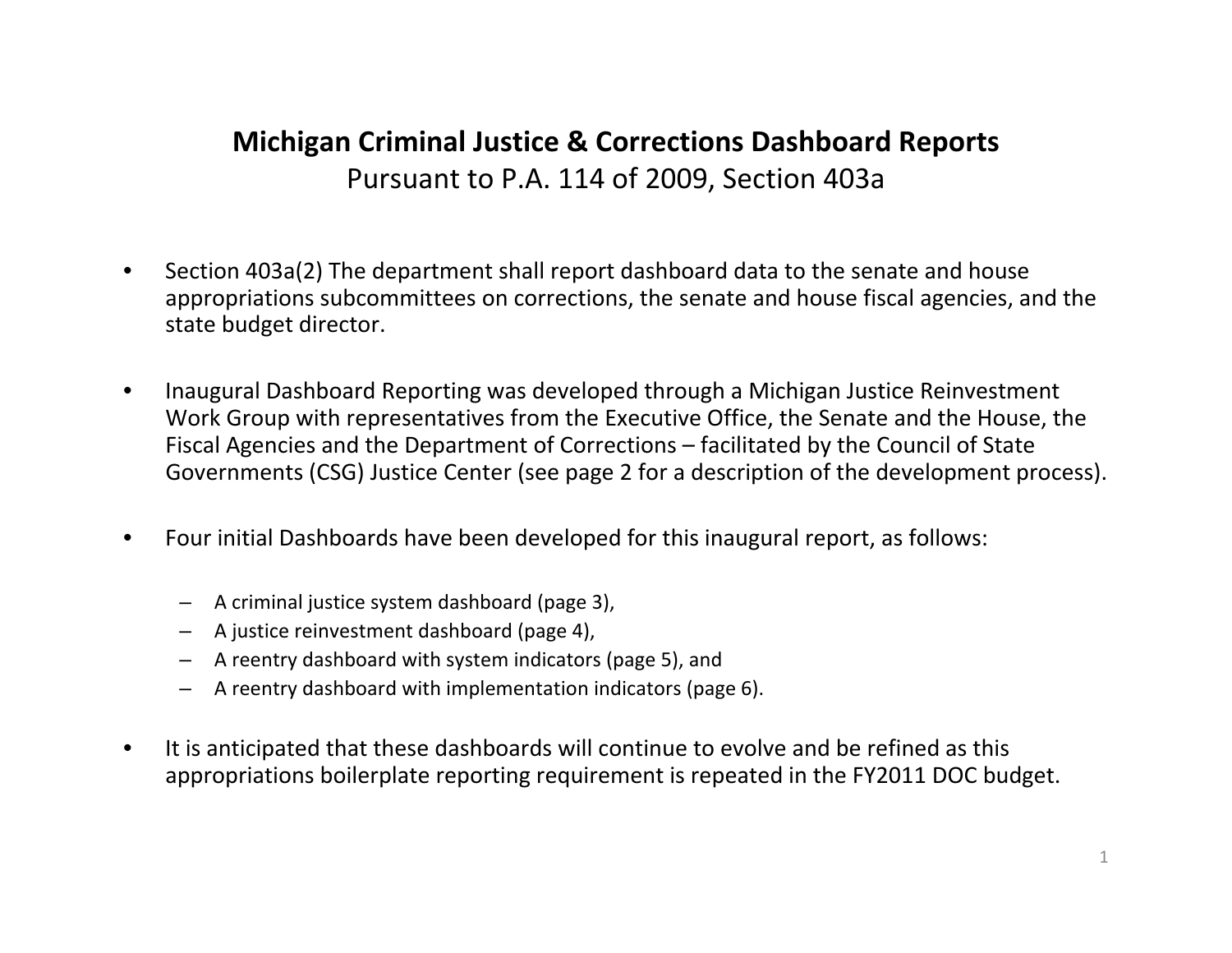#### **Problem**

MDOC produced hundreds of pages of reports, but it was still unclear which data to focus on and track the impact of criminal justice and corrections policies, practices, and programs.

#### **Agreed Upon Response**

In collaboration with legislative staff, develop a concise, top‐level set of key indicators that could provide meaningful information about criminal justice and corrections trends over time.

DOC Budget Requirement: "Sec. 403a. (1) In collaboration with <sup>a</sup> technical committee composed of representatives from the department, designees of the senate and house appropriations subcommittees on corrections, the senate and house fiscal agencies, and the justice center of the council of state governments, the department shall develop <sup>a</sup> performance‐based dashboard tracking and reporting system that establishes key indicators of the success and failure of offenders."

#### **Development & Implementation Process**

CSG Justice Center held 3 days of meetings to assess the MPRI program implementation process and developed an initial set of reentry dashboardindicators.

CSG Justice Center convened the technical work group that included house and senate fiscal staff, MDOC research staff, and others to review the initial proposed CSG dashboards.

CSG revised the dashboards andpresented them Senate and House CorrectionsAppropriations Subcommittee inSeptember 2009 for review and comment.

The following four dashboards are the first set to be populated with the latest data fromMDOC (or other sources as needed).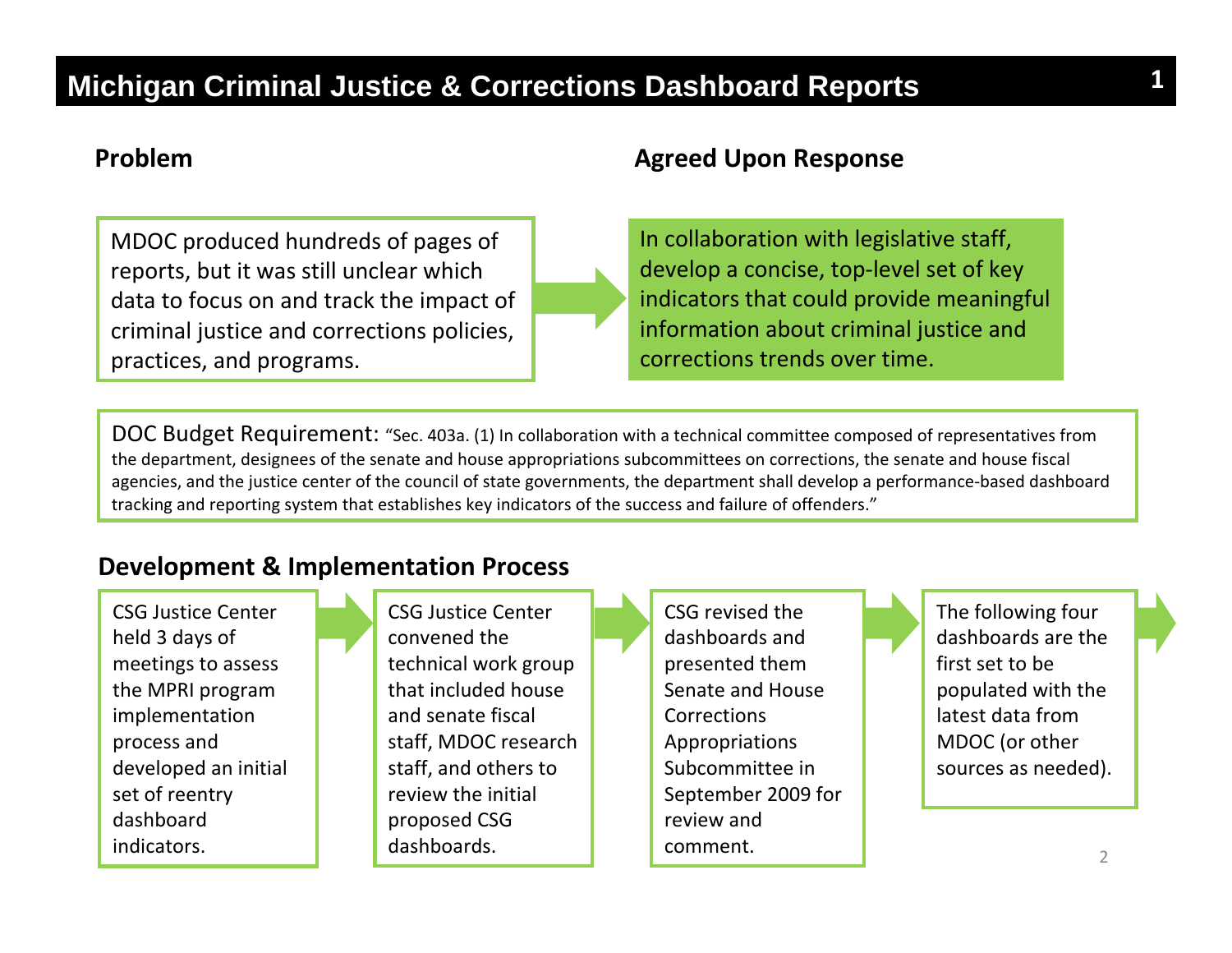#### **System Indicators: January – March 2010**

*Note: Percentages represent raw number change from last quarter. \*Except for reported crime and arrests or where otherwise noted.*

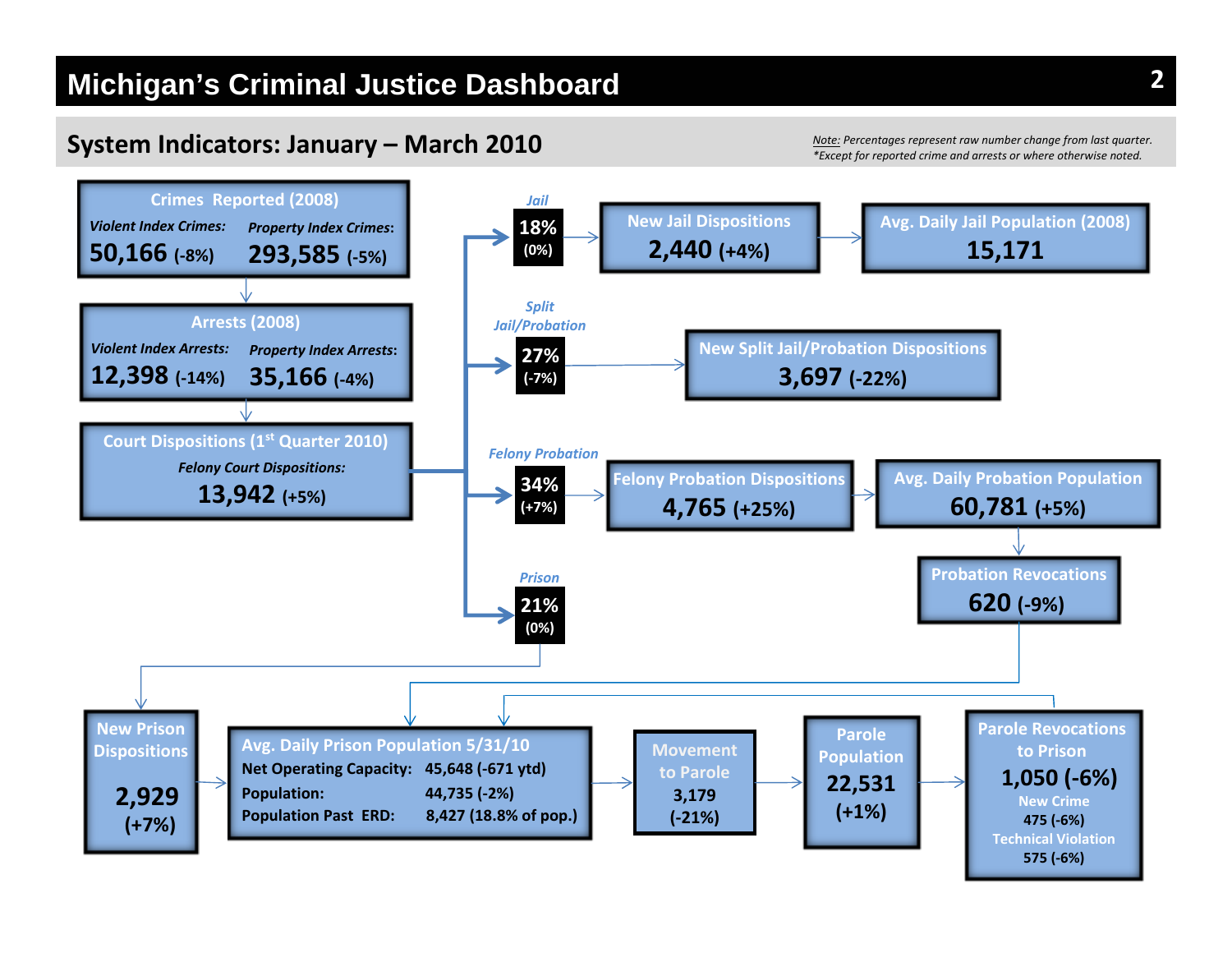#### **Justice Reinvestment System Indicators: January – March 2010**

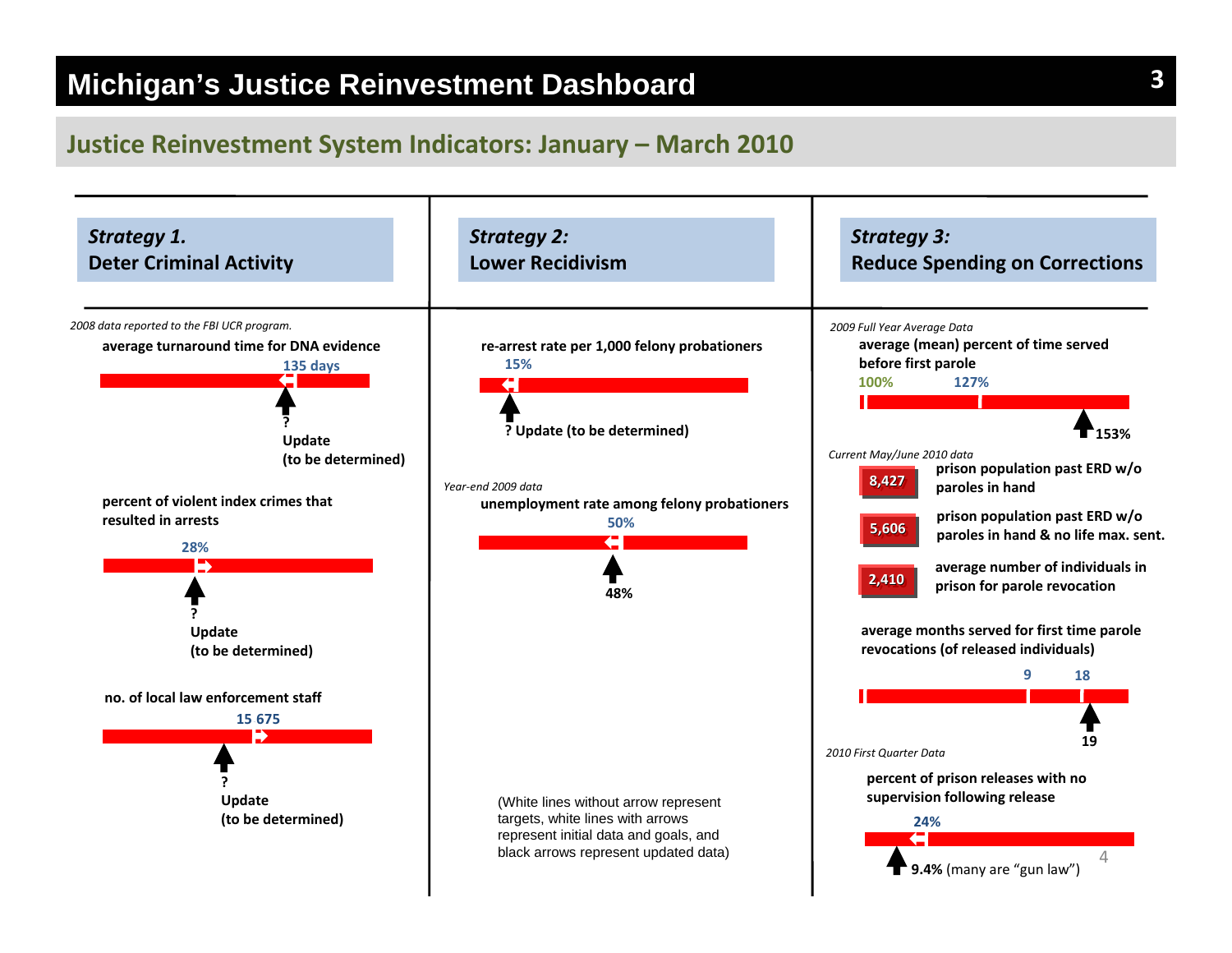# **Michigan's Reentry Dashboard**

### **System Indicators: January – March 2010: Baseline**

|       | <b>Incarceration: Getting Ready</b>                                                                       |       | <b>Transition: Going Home</b>                                              |                  | <b>Community: Staying Home</b>                                                                                                |  |
|-------|-----------------------------------------------------------------------------------------------------------|-------|----------------------------------------------------------------------------|------------------|-------------------------------------------------------------------------------------------------------------------------------|--|
| 100%  | Prisoners assessed at intake                                                                              | 61%   | Parole Approval Rate                                                       | 27%              | Parolee Employment Rate                                                                                                       |  |
| 67%   | Employable prisoners participate in work programs                                                         |       | Parole Approval Rate at                                                    | 2,618            | Admissions to Substance Abuse Treatment                                                                                       |  |
| 1,222 | Participating in GED / HS education<br>3% of total prison population                                      | 64.5% | <b>ERD</b>                                                                 |                  | 12% of total parole population   1,903 Discharges                                                                             |  |
| 4,888 | Participating in Adult Basic Education<br>11% of total prison population                                  | 61.8% | Parole Approval Rate<br>for parole technical<br>violators at first hearing | 8.3%             | Positive Substance Abuse Tests: Parolees                                                                                      |  |
| 250   | Participating in English as a Second Language<br>0.6% of total prison population                          |       | following revocation                                                       | 15%              | Positive Substance Abuse Tests: Probationers                                                                                  |  |
|       | Participating in Career Technical Education                                                               | 7,511 | <b>Offender Status</b><br>Notifications to                                 |                  |                                                                                                                               |  |
| 1,960 | 4% of total prison population                                                                             |       | <b>Registered Victims</b>                                                  | <sup>?</sup>     | • Participating in Mental Health Treatment<br>• Participating in Employment Readiness                                         |  |
| 288   | Participating in Pro-Social Support Programming<br>0.6% of total prison population                        | 3,741 | <b>Parole Consideration</b><br>Notifications to                            | $-33%$           | Relative Rate Reduction in Total Returns to Prison                                                                            |  |
|       |                                                                                                           |       | <b>Registered Victims</b>                                                  |                  | 22,735 cases have participated since MPRI began<br>2,793 fewer returns than baseline expectations                             |  |
| 444   | Participating in Cognitive-Behavioral Programming<br>1% of total prison population                        |       | Parole Release                                                             |                  | (Through May 13, 2010)                                                                                                        |  |
|       |                                                                                                           | 2,469 | Notifications to                                                           | $-8.2%$          | Parole Violator New Sentence for Mental Health Cases                                                                          |  |
| 1.8%  | <b>Positive Substance Abuse Tests</b>                                                                     |       | <b>Registered Victims</b>                                                  | Cut in<br>half   | 8% of program participants have returned to prison for PVNS<br>(Three-year initial outcomes)                                  |  |
|       |                                                                                                           |       | • State ID Issued<br>• Benefit Applications                                |                  | Parole Violator Technical Returns for Mental Health Cases                                                                     |  |
| 1,521 | Admissions to Substance Abuse Treatment<br>3.4% of total prison population   1,293 Discharges             |       | Completed                                                                  | $-14.1%$<br>From | 19.7% of program participants returned to prison for technica<br>violation of parole conditions (Three-year initial outcomes) |  |
|       |                                                                                                           |       | • Benefits Activated<br>• Parole to commercial                             | $1$ in $3$       |                                                                                                                               |  |
| 840   | Admissions to Substance Abuse Education<br>1.8% of total prison population   818 Discharges               |       | placement                                                                  | to<br>$1$ in 5   |                                                                                                                               |  |
|       |                                                                                                           |       | • Residential Stability                                                    |                  |                                                                                                                               |  |
| 18%   | Participating in Mental Health Treatment<br>7000 OPT   973 RTP   334 Acute   319 CSP   305 RTS   240 ASRP |       |                                                                            |                  |                                                                                                                               |  |
| 18%   | Received Physical Health Care<br>3,567 Outpatient   2,361 Inpatient Hospital   1,944 ER                   |       |                                                                            |                  |                                                                                                                               |  |

Visits By 471,078 Visitors **283,000 283,000** **4**